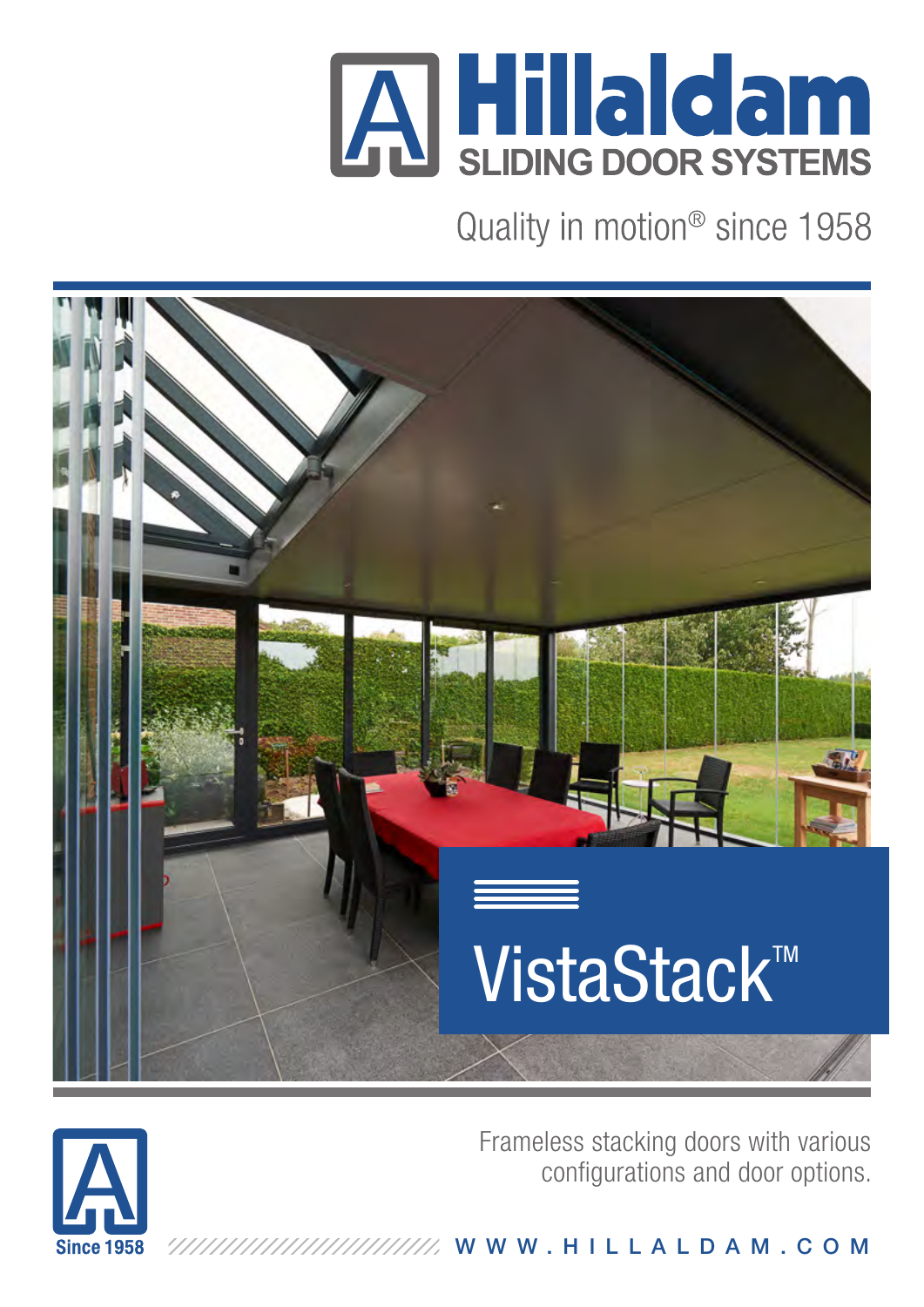

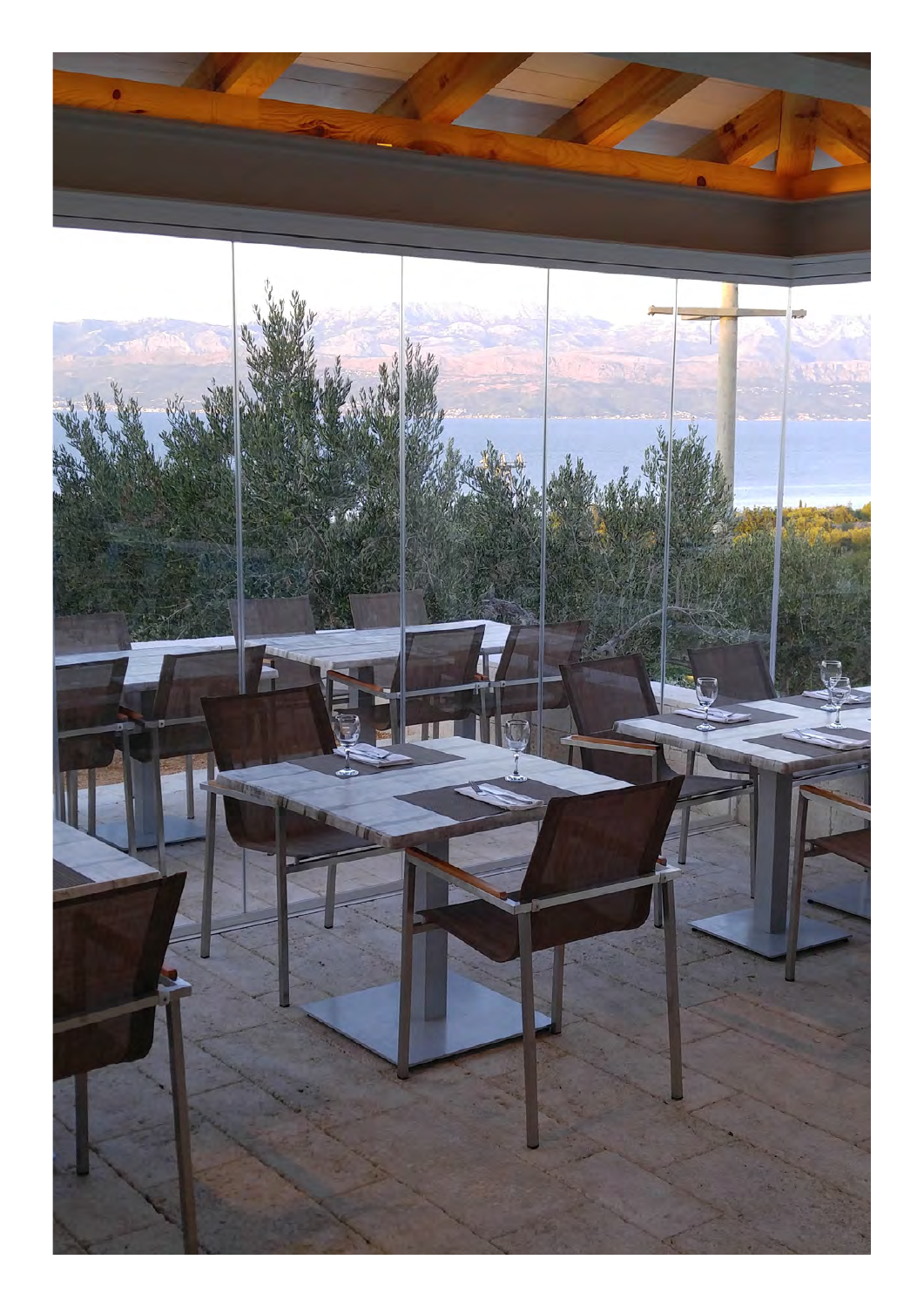# VistaStack™

### Frameless Stacking System

By combining aesthetics and technology the Hillaldam VistaStack system produces uncompromising views for open plan living and working arenas. The absence of vertical frames create completely clear panoramic views for the homeowner, whilst independent test results provide peace of mind as the VistaStack is rated one of the most wind and waterproof systems on the market.

The system transmits all the weight to the floor providing enhanced stability and safety with the panels moving smoothly and easily over a special sliding surface. The VistaStack's individual and unconnected glass sliding panels are fully customisable and can slide around corners and curves and open inwards or outwards. It is the only system of its kind to accommodate 12mm glass. European tested and certified, the VistaStack system is the ideal solution for your home or business.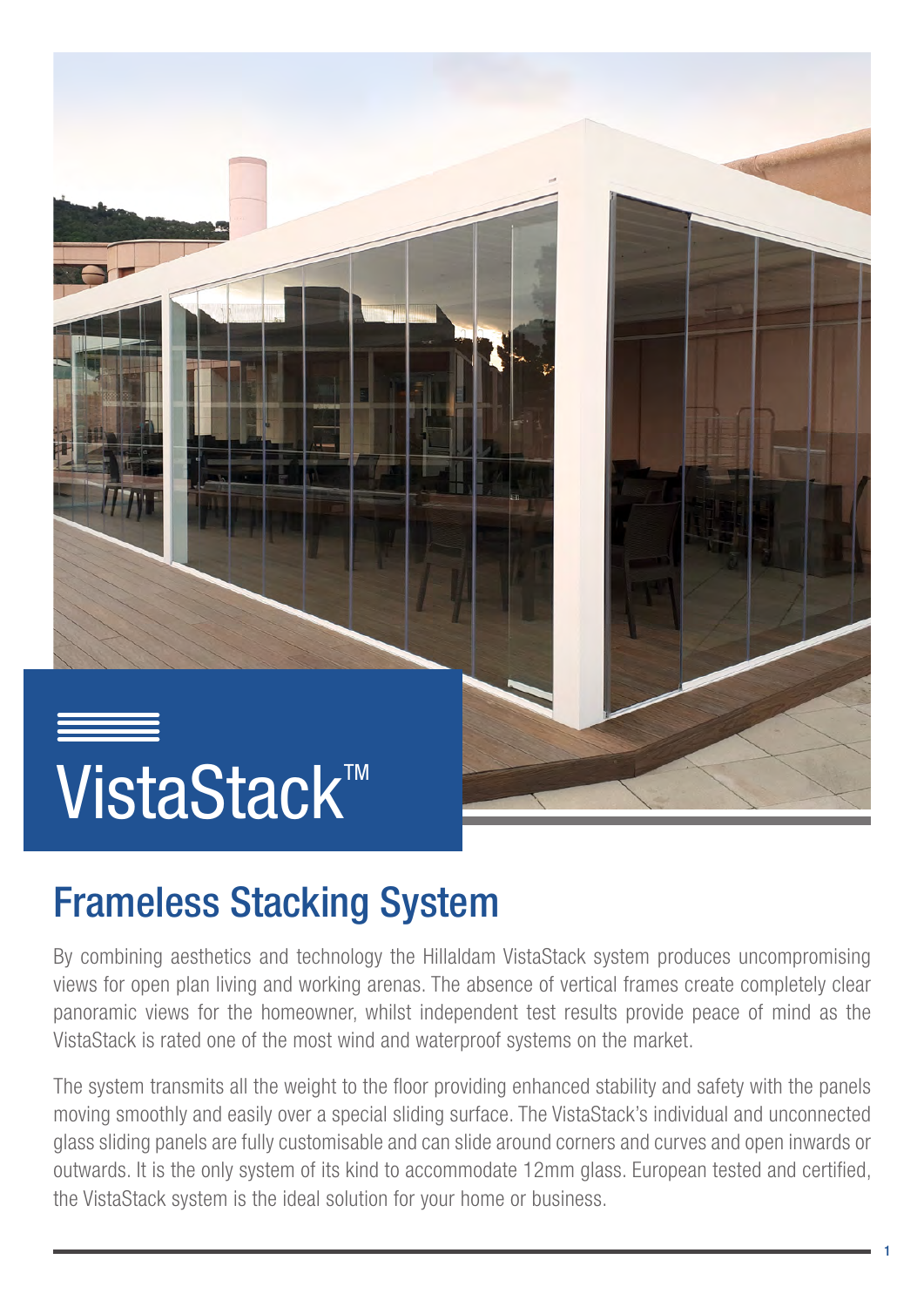## VistaStack<sup>™</sup>

### Typical Views and Cross Sections



Typical Isometric View

#### **SPECIFICATIONS**

- Maximum Door Height  $= 3000$ mm
- Recommended Panel Width  $= 650$ mm +
- Maximum Pivot Door Width  $= 1000$ mm
- Minimum Panel Width limited to  $=$  350mm
- Maximum Number of Panels  $= 18$



Typical Open View with Guide Spacing

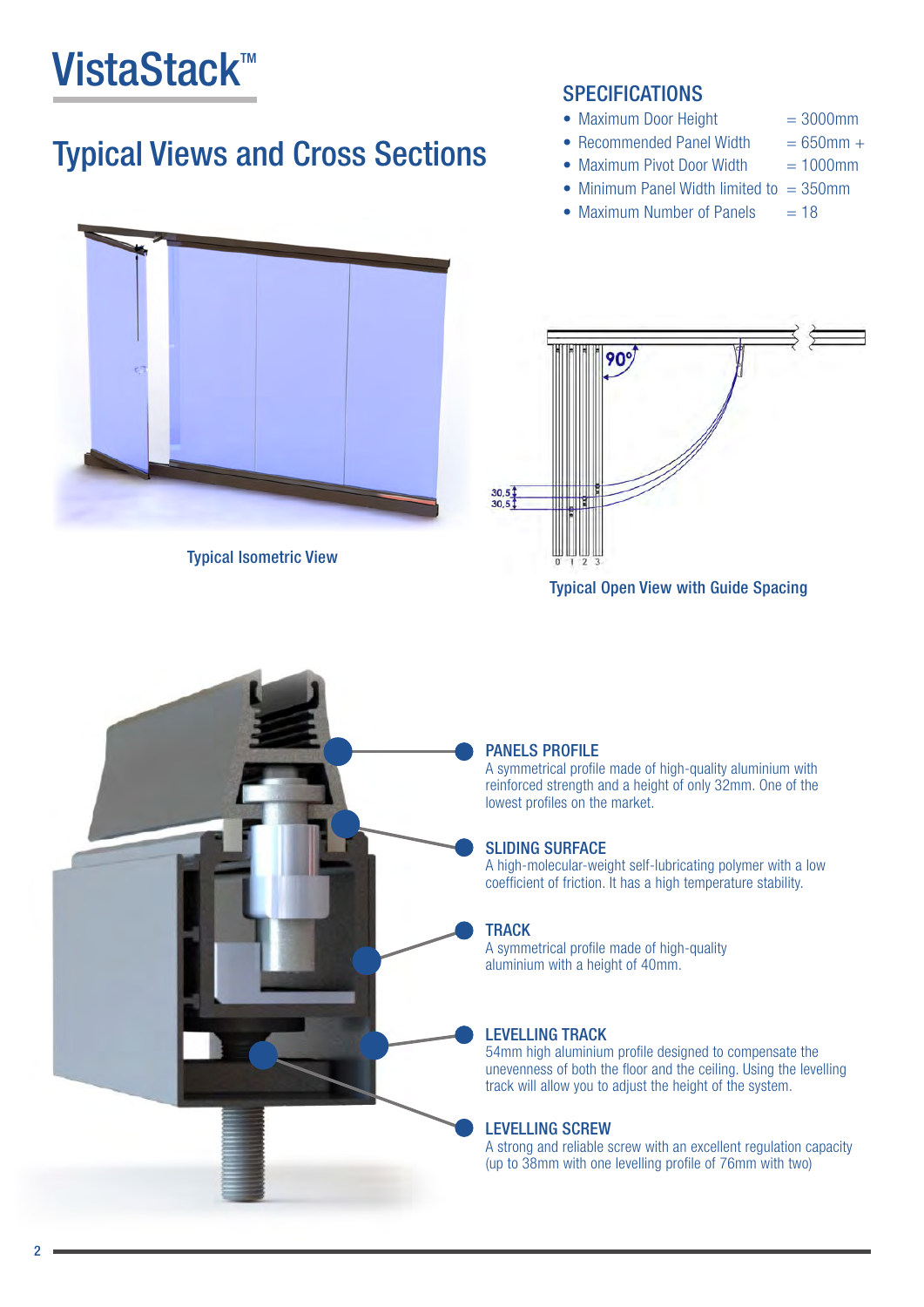## VistaStack<sup>™</sup>

### Typical Configurations and Layouts

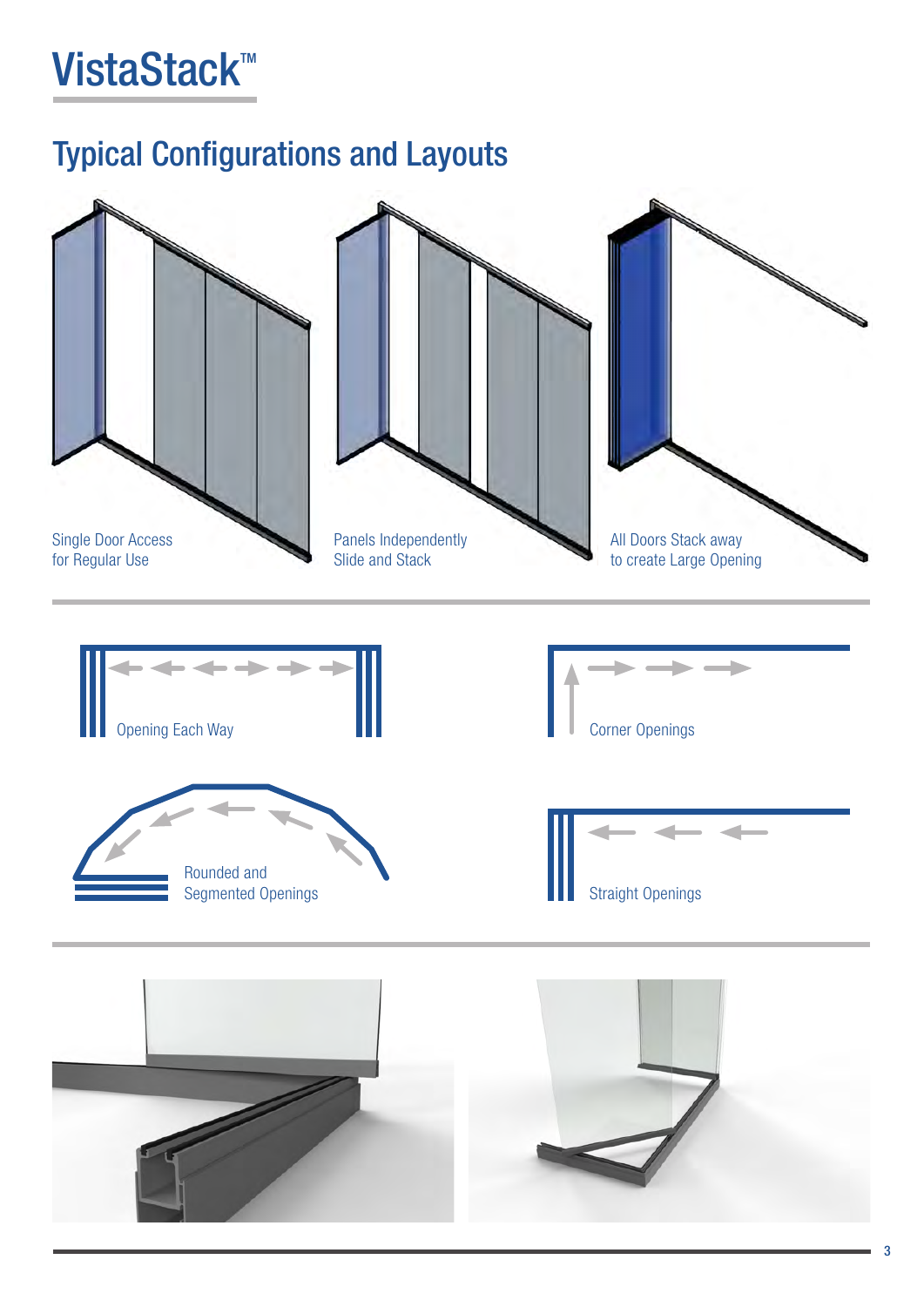## VistaStack<sup>™</sup>

### System Features and Advantages

#### UNIQUE

Only system of its kind to accommodate 10 and 12mm glass.

**STRONG** 

Bottom supported system means bigger, heavier panels can be accommodated.

EASY TO USE No cumbersome nylon rollers, makes operation of angled applications smooth and user friendly.

EVEN MORE VIEWS

- Slimmest aluminium profiles on the market.
- Minimal hardware visible when system is closed.

#### ADAPTABILITY

- 4 standard configurations to accommodate any application.
	- Sliding panels with locking centre pivot panel.
	- Sliding panels with supporting arm.
	- Sliding panels with armless system.
	- Sliding panels with side-lock system for improved weatherproofing.

VERTICAL ADJUSTMENT Up to 60mm when top compensator is used.

MINIMAL MAINTENANCE No mechanical moving parts.

MORE CHOICE

- Inward or outward opening.
- Side lock option available.
- Can be powder coated any colour.

#### EUROPEAN QUALITY

The system is manufactured in Europe and has passed all the necessary testing and certifications.

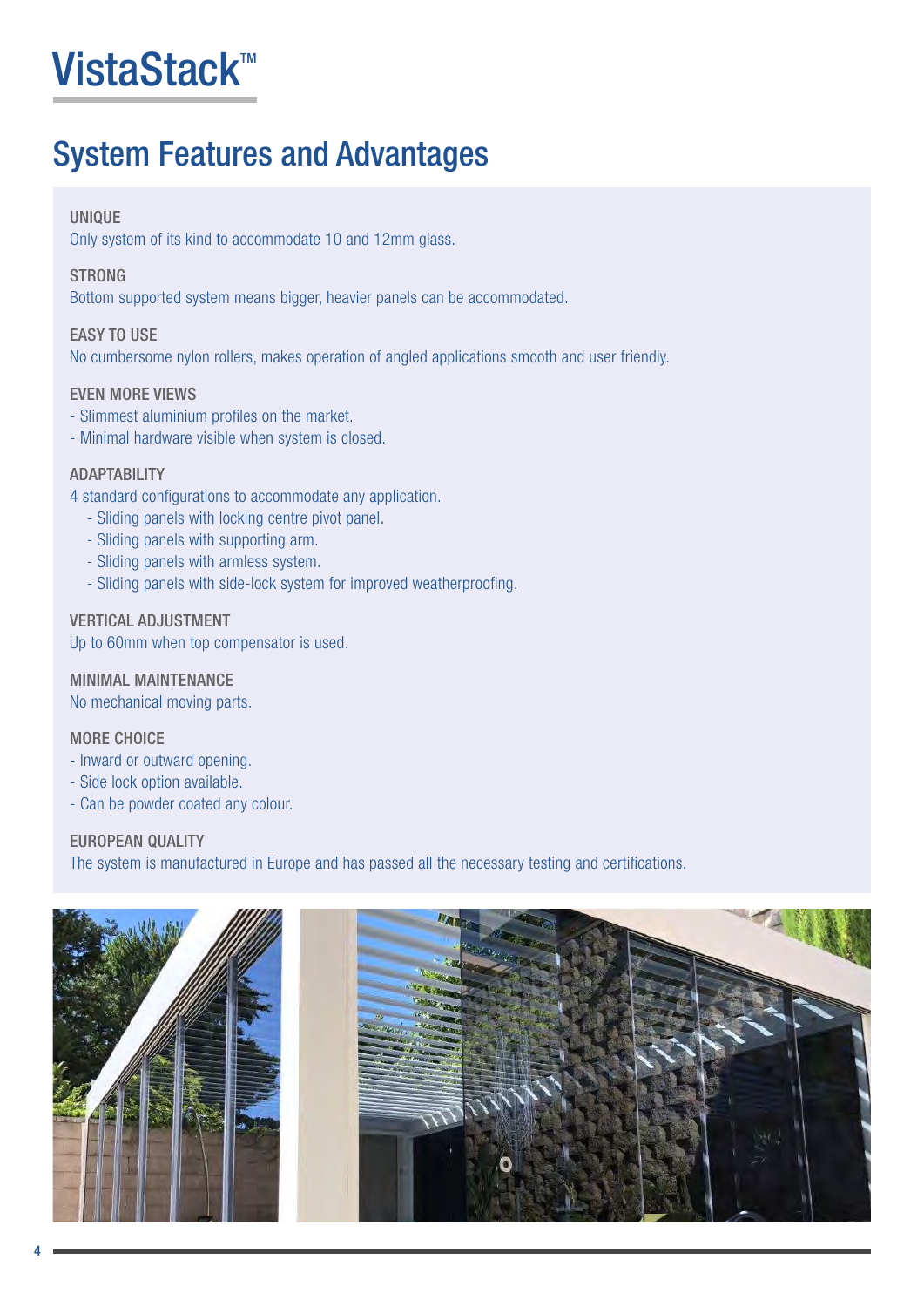